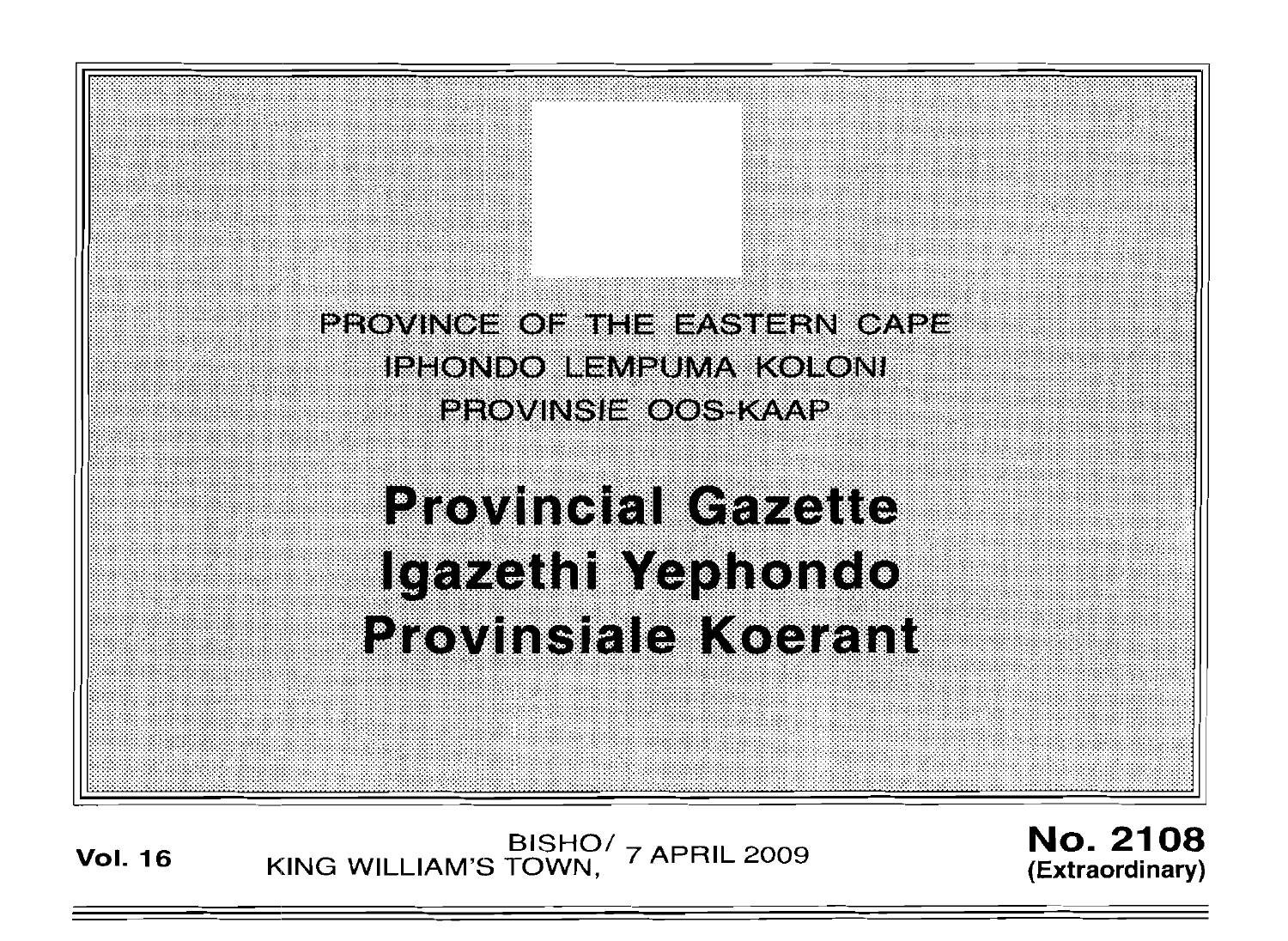## **CONTENTS -INHOUD**

| No. |                       | Page<br>No. | Gazette<br>No. |
|-----|-----------------------|-------------|----------------|
|     | <b>GENERAL NOTICE</b> |             |                |
|     |                       |             | 2108           |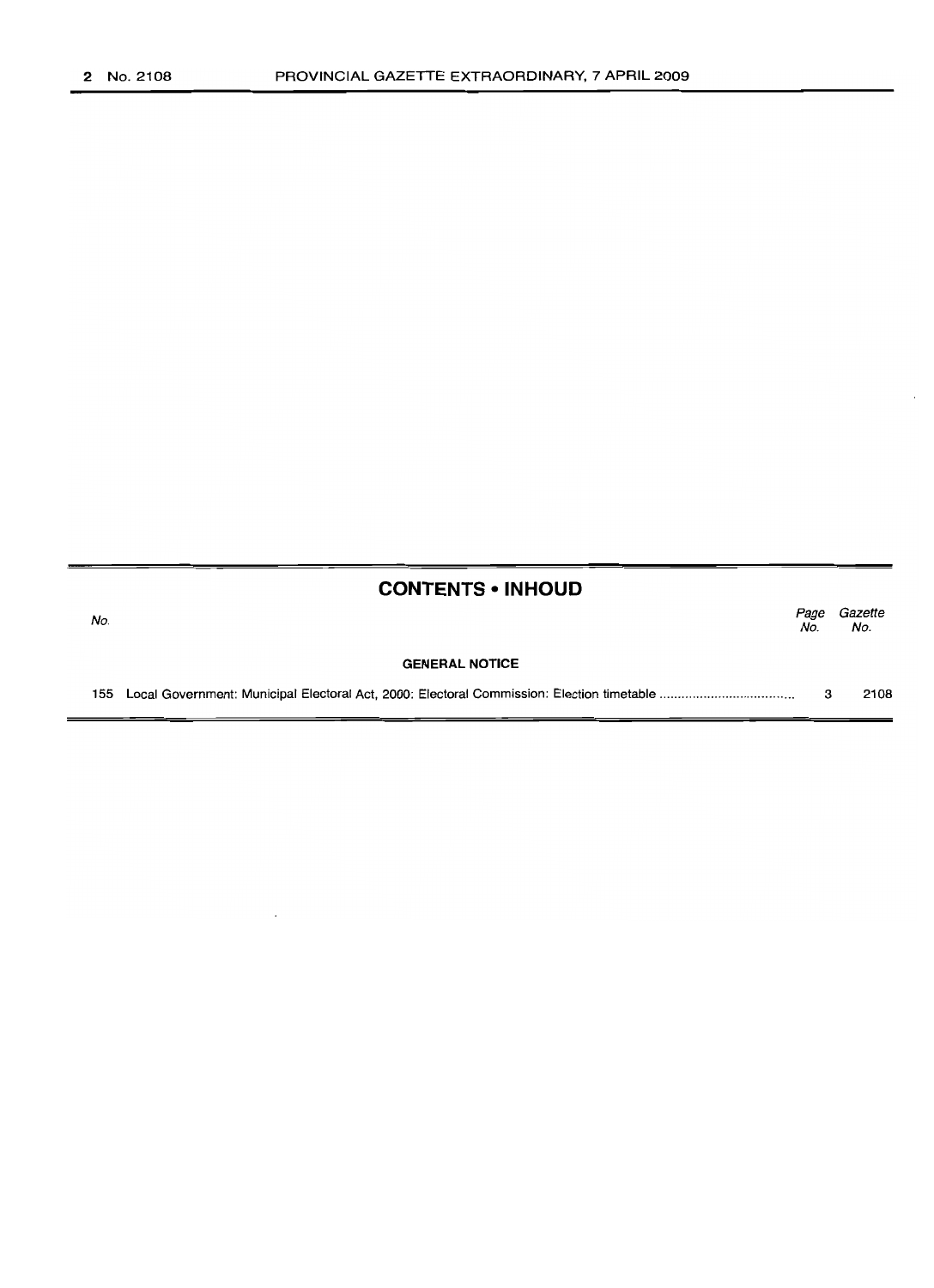# GENERAL NOTICE

#### NOTICE 155 OF 2009

## ELECTORAL COMMISSION

## ELECTION TIMETABLE

The Electoral Commission hereby gives notice that it has in terms of section 11 of the Local Government: Municipal Electoral Act, 2000, compiled the election timetable set out below to apply to the municipal by-elections to be held on 6 May 2009 in respect of Ward 11, 12, 15, 16, 17, 18, 22, 30, 36, 41, 42 and 43 of the Buffalo City [EC125] Municipality and Ward 3 of the Tsolwana [EC132] Municipality and Ward 8 of the Lukhanji [EC134] Municipality and Ward 8 of the Intsika Yethu [EC135] Municipality and Ward "10 of the Nelson Mandela Bay [ECNMA] Municipality as proclaimed by Provincial Notice number 21, 22, 23, 24 and 25 of 2009 as published in the Provincial Gazette No. 2100 of the Eastern Cape Province, dated 31 March 2009. A reference to "section" in this election timetable is a reference to that section in the Local Government: Municipal Electoral Act, 2000 (Act No. 27 of 2000).

## Cut-off time for act to be performed

1 An act required in terms of this Act to be performed by not later than a date in the election timetable must be performed before 17:00 on that date, unless otherwise specified.

## Certification of the voters' roll

2 By 3 April 2009 the chief electoral officer must certify the segments of the voters' roll for the voting districts to be used in the by-elections in terms of section 6(2)(a).

#### Notice that lists of addresses of voting stations are available for inspection

3 By 3 April 2009 the chief electoral officer must give notice that copies of a list of voting stations and their addresses will be available for inspection at the office of the Commission's local representative in terms of section  $19(5)$ .

## Notice of route of mobile voting stations

4 if the Commission decides to use mobile voting stations in the byelections, the Commission must by 3 April 2009 give notice of the route, including the locations and estimated times of stopping of each mobile voting station in terms of section 22(1).